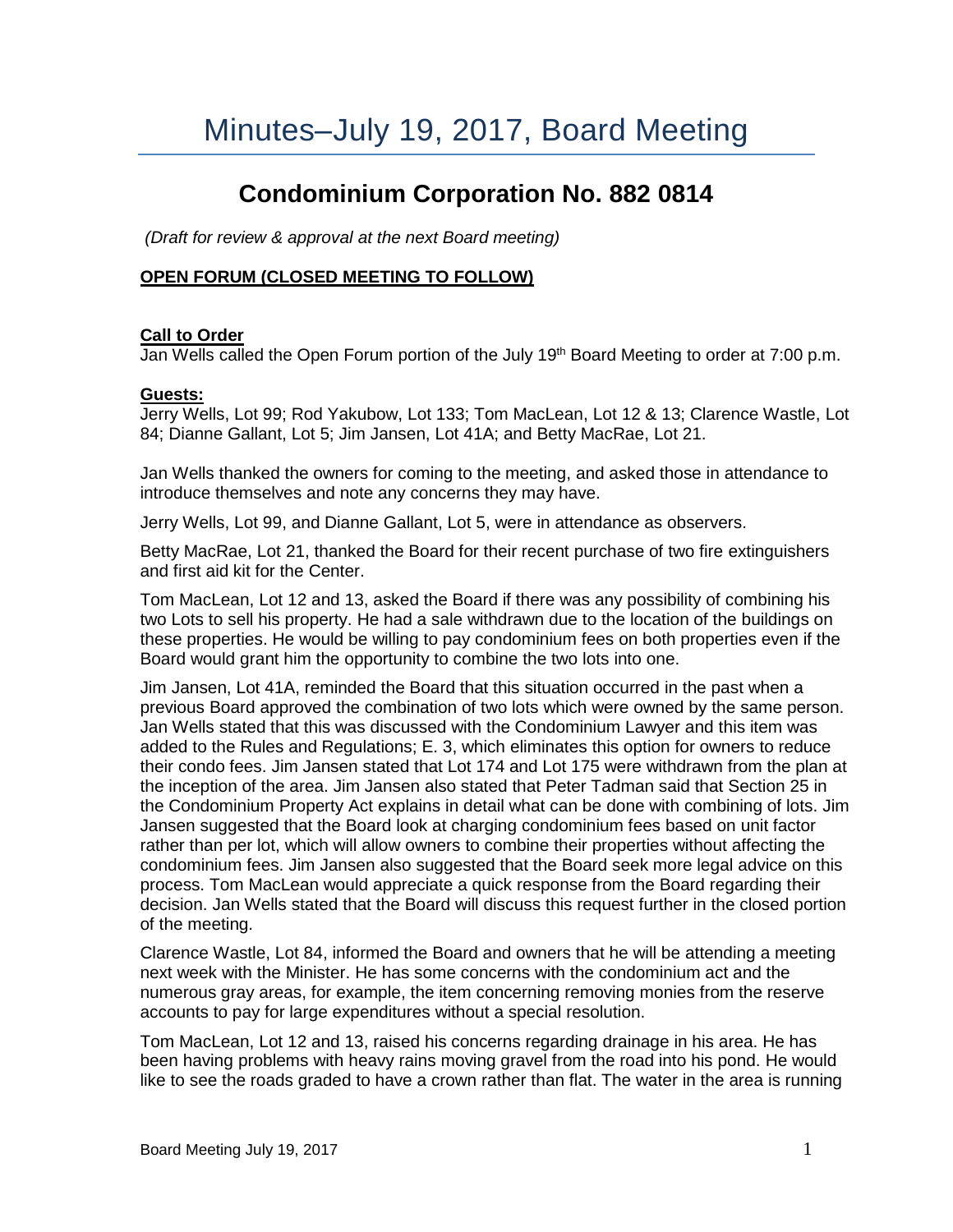down the middle of the road and not in the ditches. He feels that the water issues have escalated since the grader has been sold and the Kubota was purchased to do the roads.

Jim Jansen, Lot 41A congratulated the new Board members and is pleased to see that the Board is being aggressive in sending out non-compliance notices on yard appearances in the community.

The Open Forum was completed at 7:25 p.m.

# **Board Portion of Meeting**

Jan Wells called the Board portion of the July 19<sup>th</sup> meeting to order at 7:25 p.m.

## **Water Report**

Rod Yakubow submitted the June 2017 water reports including water usage for filing. Usage for the month was normal although the water consumption in Willow Ridge seems to be higher than usual. Jan Wells will check the July 2016 reports for comparison. Water usage for Aspen Grove was 28,266 gallons, Cedar Glen was 26,916 gallons, and Willow Ridge was 127,299 gallons for a total of 182,411 gallons. Total chlorine was 20.25 gallons. Paul Mah reported that on Sunday July 16<sup>th</sup> at 12:30 p.m. he was out for a walk and heard water running on Lot 139. Rod Yakubow has been checking Lot 139 as well, since this is the second incident at this property.

#### **Site Services**

Bruce Swanston was not in attendance; therefore, a report was not available.

**Roll Call of Members**: Jan Wells; Glenn Gallant; Lana Southorn; Paul Mah; Bev Baltesson; and, Crystal Heck, (Accountant/Recording Secretary). Regrets: Don Welsh and Sueanne Rehill Holt.

## **Approval of the June 14, 2017 Minutes**

Bev Baltesson moved that the Minutes of the June 14, 2017 meeting be accepted as presented. Lana Southorn seconded the motion, carried unanimously.

## **Financial Report**

Crystal Heck handed out copies of the amended February 2017 financial reports, as well as March 2017 to May 2017, and reviewed the accounts receivable on the books as of June 30, 2017. There are currently four lot owner's overdue 120 days. New overdue notices will be sent out again the end of July. Crystal Heck will request Witten Law to send out additional letters on two of the lots in Birchwood. Crystal Heck asked permission to reimburse four lot owners to date who sent in payments before July 15<sup>th</sup>, but included the GST portion of the payment.

Bev Baltesson reported that a welcome package was delivered to the new owners in Lot 26. She stated there are a few lots in our community that have sales pending. Bev Baltesson advised that the Bank signing authorization has been completed, and that the Alberta Government has been made aware of the new Board of Directors. She reported that Xplornet has taken over the tower in the community and has requested EFT information, and that she has provided them with the banking information. Bev Baltesson advised that she has received a letter advising the Board that there is foreclosure action on one of the owners in Birchwood. She also reported that on July  $12<sup>th</sup>$ , the Board was informed that the security gate had been damaged. The owner who caused the damage came forward and will pay for the repairs once the costs for repairs are available.

Bev Baltesson advised that currently condominium fees paid for the 2017/2018 term are as follows: 119 lots paid (78 lots paid the annual fee, 6 lots paid the semi-annual fees, 23 lots sent in monthly fees, and there were 12 lots that sent partial payment cheques).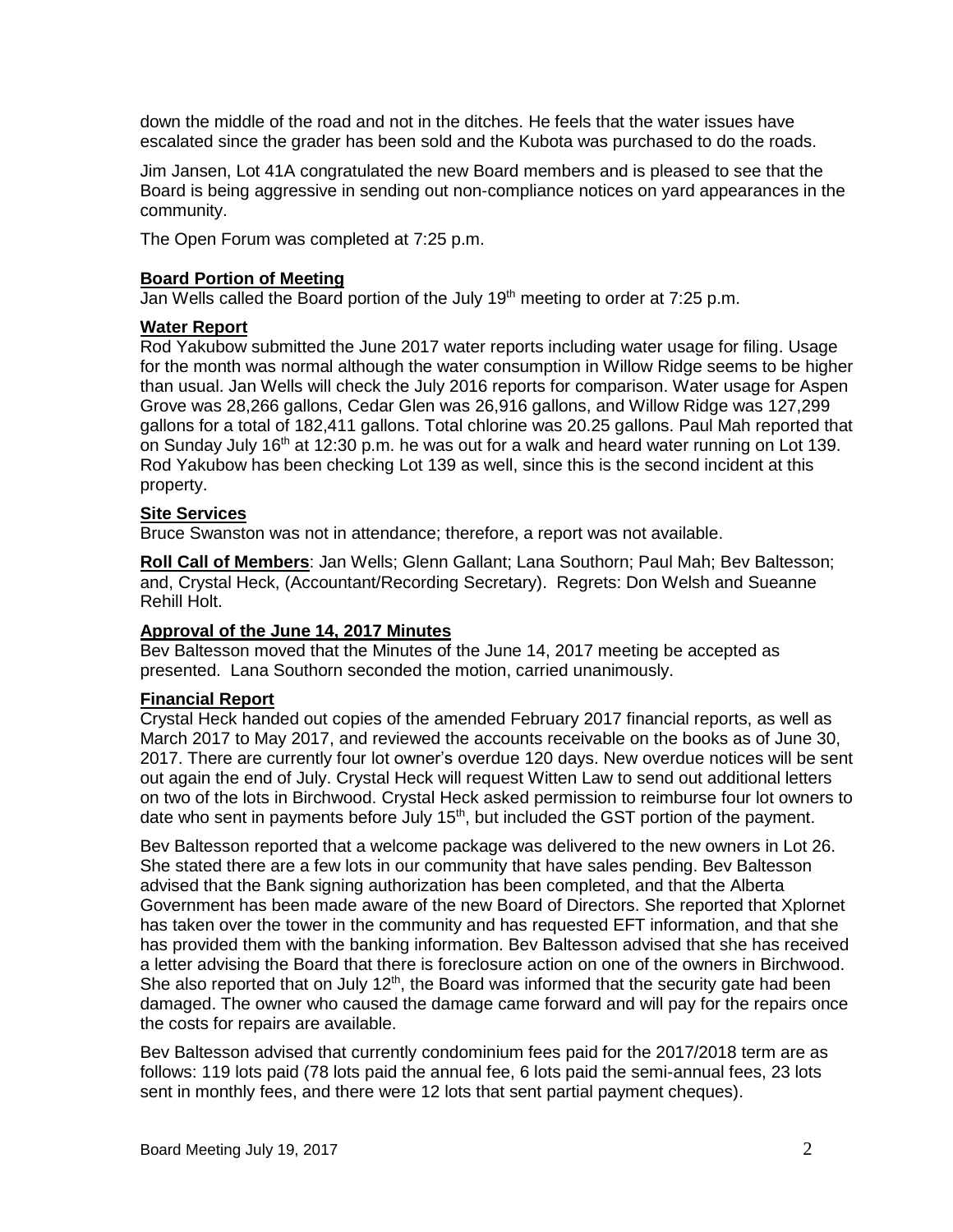## **Site services**

Glenn Gallant has received numerous calls from owners with concerns regarding fires and smoke in the community. Glenn Gallant contacted the owner who had a fire going, and he assured Glenn Gallant that he was monitoring the fire. Most of the smoke is in the area is coming from the wild fires from BC.

Glenn Gallant will order more electrical boxes for the community based on the June  $30<sup>th</sup>$  listing of the electrical boxes required.

Paul Mah reported that he had purchased two fire extinguishers and a first aid kit for the Center, and these were installed on June  $30<sup>th</sup>$ . He submitted the paperwork that came with the extinguishers to Lana Southorn for filing. Jan Wells asked Paul Mah if the fire extinguishers that were installed at the Center when the Center was first built, are still in working order, or outdated. Paul Mah will follow up.

Paul Mah also purchased herbicide (start-up) and sprayed the weeds on Lot 168, and the weeds located in the Cedar Glen community garden.

Paul Mah stated that site inspections are completed and locations identified for installing the golf cart awareness signs, and a 30-km speed limit sign; Alberta One Call was contacted; and the signs will be installed in the next few days. Paul Mah will also relocate the Windy Ridge sign that is currently on the tree at the junction of Cedar Glen and Oak Place. Jan Wells suggested that the existing speed sign at the gate may be obstructed. Paul Mah and Glenn Gallant will investigate and move the sign If required.

Paul Mah and Glenn Gallant conducted a community site check and identified 29 lots that were non-compliant.

Jan Wells stated the need to begin bridge repairs, including cleaning. Glenn Gallant will work with Bruce Swanston to schedule some bridge cleaning and repairs as noted in the Reserve Fund Study.

## **Secretarial**

Lana Southorn reported that she and Jan Wells prepared non-compliance letters and these were mailed on July 10<sup>th</sup>. Lana Southorn also stated that she and Jan Wells have scheduled times throughout the remainder of the summer to continue with the filing project.

#### **Brazeau County Liaison**

Sueanne Rehill Holt was unable to attend the meeting. All items on the action list dealing with Brazeau County will be tabled to next meeting.

## **Old Business**

- Culverts and Ditches Glenn Gallant, Paul Mah, and Bruce Swanston will inspect culverts and ditches within the community to identify the locations where culverts need to be replaced and ditching is required. A listing will be compiled, prioritized, and a cost estimate provided, for budget purposes. Paul Mah will contact Alberta One Call when required, and Glenn Gallant will verify that contractors working on the project have all necessary insurance required to work on the project, and work will begin once everything is in place.
- Water Safety Plan Roy Yakubow has completed the Water Safety Plan, and it has been submitted for filing.
- Gate Entry Code tabled.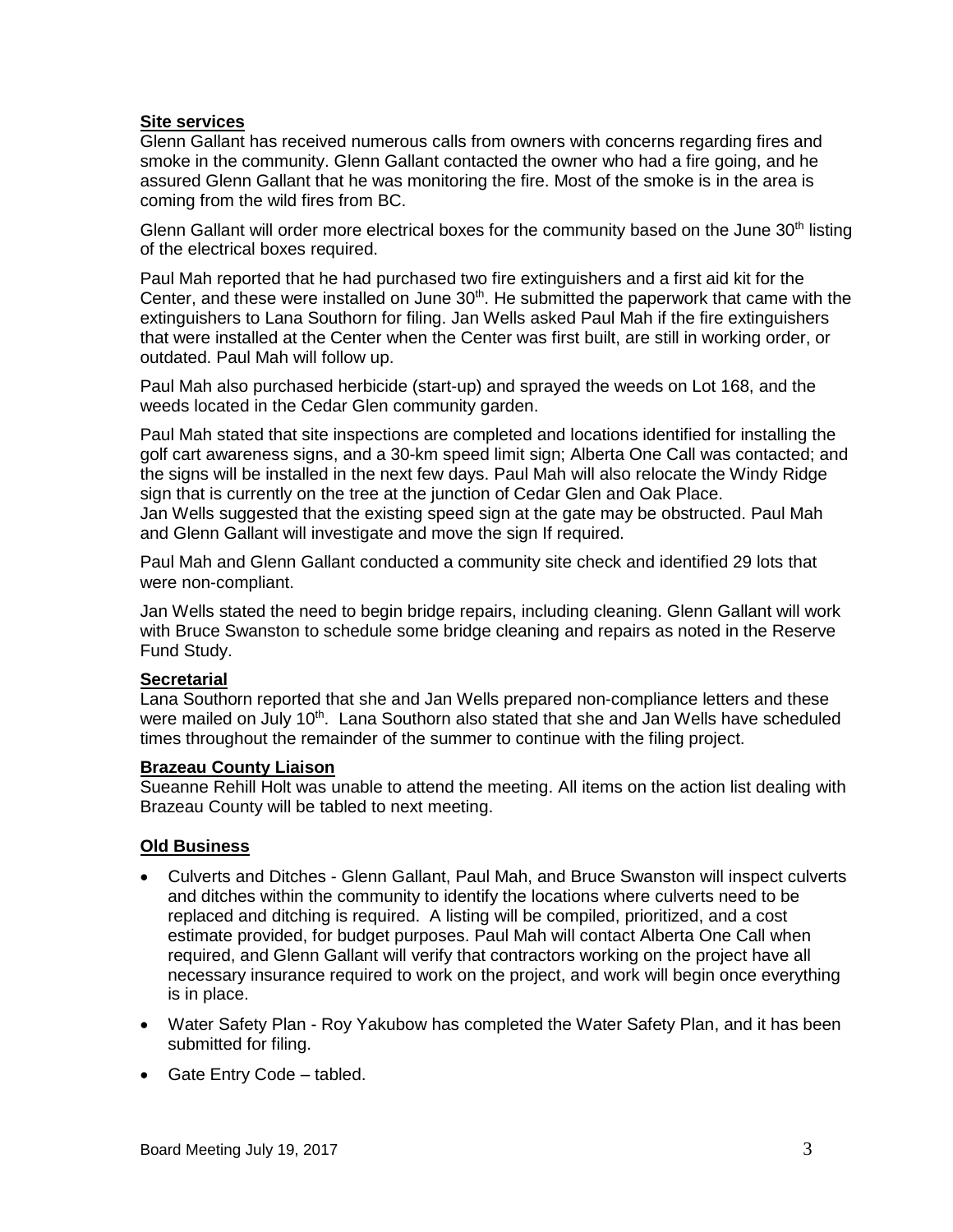- Lot 11 Mail sent to the owner of Lot 11 was returned by Canada Post, therefore the Board currently has no way to contact the owner. Jan Wells will contact the RCMP to see if the Board can enter the property to do some clean up.
- Exova additional water testing no update on this to date.
- Emergency Evacuation Signage Jan Wells will order a sign for placement at the Center with wording that is similar to the sign at the south gate. An emergency sign will be added to the front gate notice board.
- Management Company Implementation tabled.
- Terabyte Contract Review it was determined that this contract was initiated by the Brazeau County, and therefore will be included in the items to be discussed with Brazeau County.

#### **New Business**

#### **Items Arising from the Open Forum**

• Request from Tom MacLean regarding Lots 12 & 13. Jan Wells will follow up and schedule a special meeting when all Board members are available.

#### **Other**

- Lot 168 The owner of Lot 168 contacted Paul Mah with concerns regarding road erosion at the entrance to our community. The concern is that the roots of the trees west of the property are exposed, and in a strong wind storm could topple onto her roof as well as block the entrance. Paul Mah will follow up to determine who owns this area to the west of the entrance.
- Lot 168 Drainage The owner also contacted Paul Mah regarding drainage. In heavy rains the water drains onto the property, filling the septic tank. Paul Mah and Bruce Swanston determine if ditching can be done to alleviate this drainage problem.
- Alberta Weather Watch Alerts concern was expressed as to a plan to exit the community in extreme weather conditions. Glenn Gallant suggested that the Board should be proactive and open the gates when alerts are issued for extreme weather conditions. The lock at the gate in Cedar Glenn currently is a combination lock and should be replaced with a regular lock. Glenn Gallant volunteered to purchase regular locks, having the same key, to replace locks currently in use. Paul Mah offered to be the contact person for the emergency gate in Cedar Glen.
- Cedar Glen Community Garden. Paul Mah reported that a work bee was held by Cedar Glen Lot owners: Paul and Carol Mah, Lot 154; Bob and Carol Clarke, Lot 155; and Gene and Barb Boire, Lot 150. The community garden was cleaned up, debris removed and hauled away, and weeds were spayed.
- Sewage Lagoon. For information for the Board, Paul Mah brought a registered letter that he and many of his neighbors received from Brazeau County Director of Public Works concerning pending construction of the sewage lagoon. Brazeau County is planning to upgrade and improve the lagoon. The letter states that there will be no disruption in use of the lagoon, but it will have some impact on the traffic to the east of the community.
- Office Walls the Social Club met on July  $12<sup>th</sup>$ , at which time it was agreed that the cost of supplies for office walls will be covered by the Social Club.